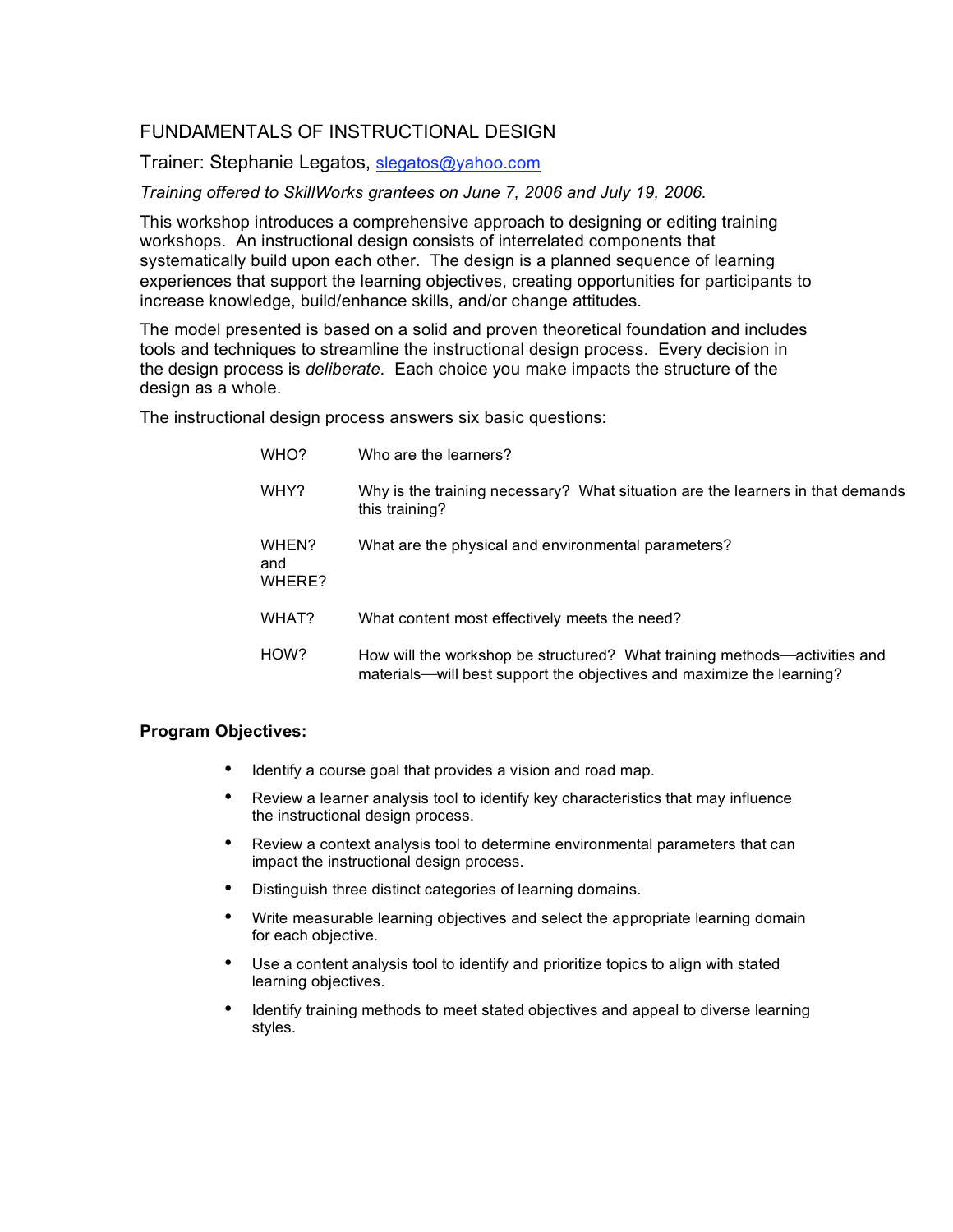## *How to Start:*

**Determine your course goal**. A course goal is a broad, yet focused, statement of the desired outcome of your training workshop or program. Basically, in one sentence, it captures what participants will be able to do as a result of their attendance/participation. The course goal communicates to what extent the training workshop or program will meet the identified training need. Remember: you may need more than one workshop or program to satisfy the entire training need. And, there are situations in which training needs can be met – or might best be met – by other interventions (e.g., coaching, shadowing, OJT, cross-training, electronic or print resources, culture change, academic courses).

**Conduct a learner analysis**. A learner analysis helps you to identify the characteristics, skills, knowledge, and attitudes of participants toward the training topic. This tool aids you in developing learning objectives, selecting content for your workshop, choosing training methods, and choosing specific training activities. A learner analysis can be conducted formally before the start of a workshop or training program, or informally during the workshop. The more you know about the participants prior to the program, the greater your ability to design training that meets their needs and fosters their motivation to learn.

**Conduct a context analysis.** A context analysis identifies the environmental factors that can impact your training workshop or program. It assesses the physical organization of the room as well as other factors that can affect the utilization of the training site. A context analysis also can help you choose training methods that are compatible with the physical environment in terms of space as well as equipment.

**Write learning objectives.** The ability to design training that is relevant and effective is dependent on the clarity of your overall course goal as well as on the goals determined for each module (section). *A learning objective is a description of performance (behavior) that you want the learner to be able to exhibit at the completion of the training.* Objectives are important to everyone involved in the training process: instructional designers, trainers, learners, managers, as well as the HR and/or training department. They specifically state the steps by which the course goal will be accomplished. Concrete, observable, behavior-based objectives provide a road map for measuring the ROI (Return on Investment) of the training.

The two key questions that will aid you in writing learning objectives are:

- What do you want to have happen?
- What is expected to change as a result of this training?

Training can impact participants in three distinct ways – these are called learning domains, often referred to as KSA: knowledge, skills, attitude.

**Identify content.** Choosing content is a challenging and a creative process. To choose wisely, always refer back to your course goal and learning objectives. These will help ensure that your content is appropriate, focused and targeted to meeting the outcomes (objectives) you want to attain. Many instructional designers and trainers identify content that far exceeds the timeframes of the workshop – and many believe that it's all important. The process of content selection can be streamlined by honestly evaluating the importance of the topics you identify – and eliminating the "nice to know" information, or including it in an appendix or resource guide.